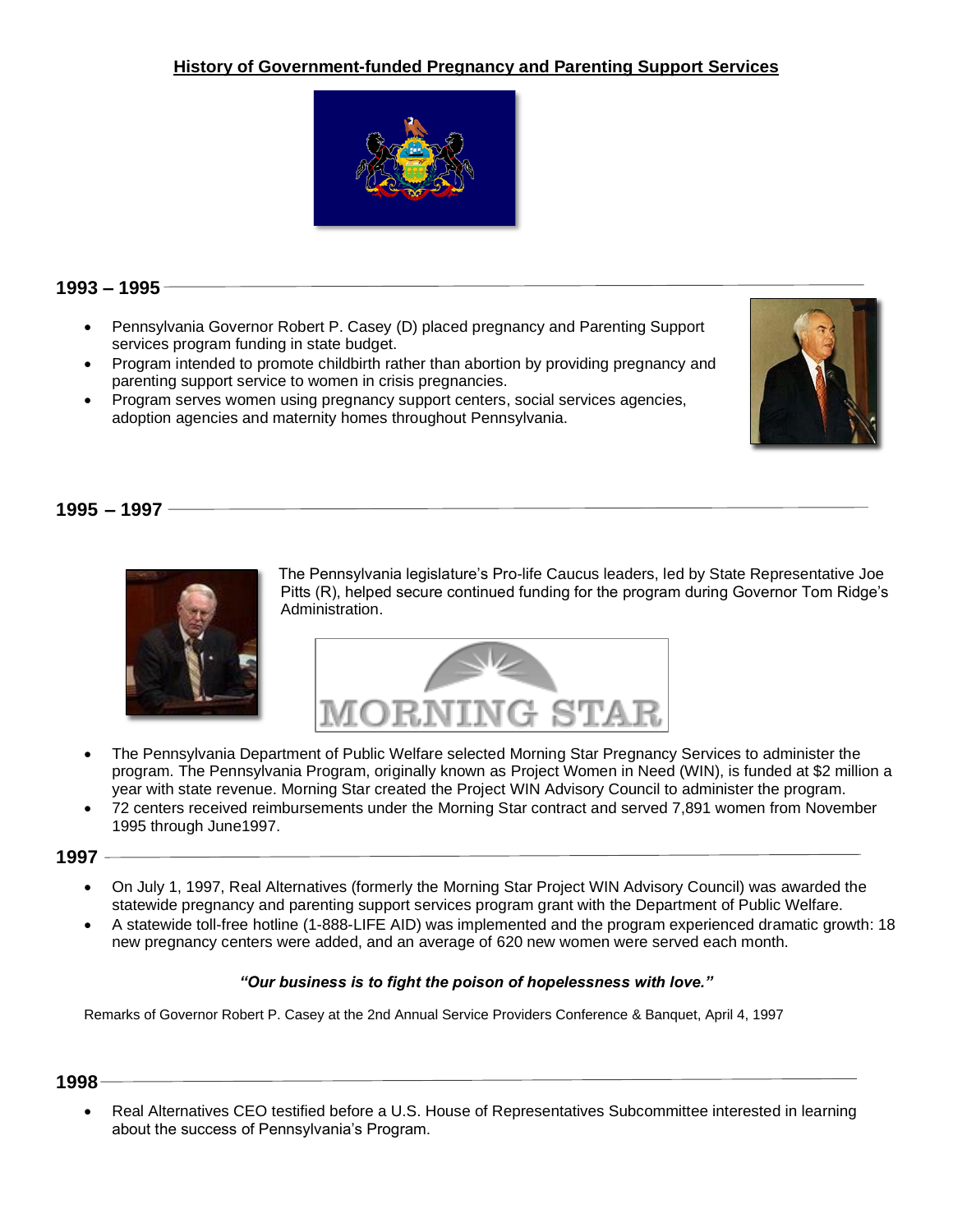• State program funding was increased to \$3.1 million per year for fiscal years 1997-1999. During that two-year contract period ending in June 1999, 15,672 women were served.

## *"…..a choice such as Real Alternatives offers is the really the only choice that leaves a woman with dignity."*

Remarks of PA Representative Katie True at Real Alternatives Third Annual Service Providers Conference & Banquet, April 24, 1998

# **1999**

- As the result of the new signed contract, state program funding increased to \$4.2 million per year.
- U.S. Senator Rick Santorum (R) and U.S. Congressman Joe Pitts (R) introduced the Women & Children's Resources Act (S. 1605/H.R. 2901) in September 1999 in an effort to replicate Pennsylvania's success on a national basis to support pregnant women.
- Real Alternatives educated organizations from Missouri and Kansas interested in providing government-funded alternatives to abortion services for women in their state.

#### *"Real Alternatives steers women into the reassuring hand of service providers and away from fear and uncertainty."*

Lt. Governor Mark Schweiker at Real Alternatives 4th Annual Service Providers Conference & Banquet, April 2, 1999

# **2000**

- Real Alternatives educated organizations from Michigan interested in providing government-funded alternative to abortion services for women in their state.
- Missouri started its own government-funded alternative to abortion services program.
- In Pennsylvania, a record of 11,397 women were served during fiscal year 1999-2000.





#### *"Your trophy does not sit on a shelf…the trophy for your hard work plays on a swing, moves a tassel during a graduation ceremony, and yes even one day experiences the joy of motherhood."*

Remarks of National Pollster Kellyanne Fitzpatrick at Real Alternatives Fifth Annual Service Providers Conference & Banquet, April 13, 2000

# **2001**

- Real Alternatives educated organizations from Florida, Wisconsin, and North Dakota interested in providing government-funded alternative to abortion services for women in their state.
- U.S. Senator Rick Santorum (R) queried the U.S. Department of Health and Human Services (HHS) about the use of Temporary Assistance for Needy Families (TANF) funds for alternative to abortion services programs. HHS approved use of funds.



Governor Mark Schweiker (R) increased the funding of the Pennsylvania program with \$1 million of TANF money making him the first governor in the nation to use federal funds in the program.

In fiscal year 2000-2001,13,426 women were served through the Pennsylvania program.



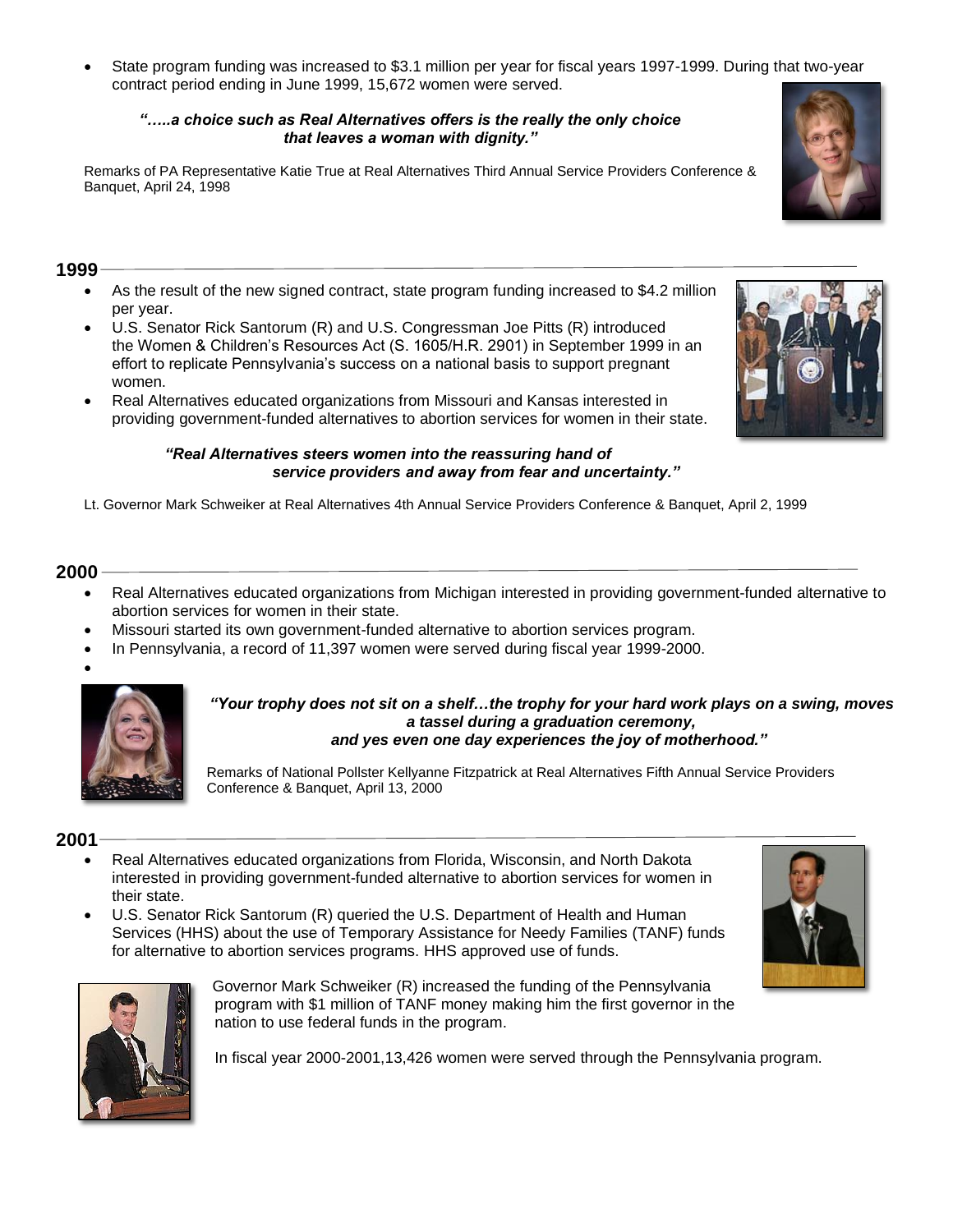#### *"They said if I'd only had one person to stand by me, and it could have been a stranger, but they'd say I needed somebody to be a sister to me, I needed someone to be a friend. … I would have had that baby. And, that's what you do in maternity homes and crisis pregnancy centers and in offering adoption services. You are that friend…."*

Remarks of Author Frederica Mathewes-Green at Real Alternatives Sixth Annual Service Providers Conference & Banquet, April 5, 2001

# **2002**

- Real Alternatives was a finalist for the Nonprofit Innovation Awards  $R^{\text{max}}$ the Central Penn Business Journal based on the cost-savings of its newly-<br> **LUDITIERS** automated billing system for the Pennsylvania program.
- Real Alternatives educated organizations from Louisiana, Nebraska, and **OLIMAL** Ohio interested in providing government-funded alternative to abortion services for women in their state. Louisiana ultimately followed Pennsylvania's lead by using TANF funds for alternative to abortion services.
- The Pennsylvania program funding level was increased to \$5.3 million, including \$1 million of TANF funds.
- During fiscal year 2001-2002, 15,202 women in Pennsylvania were served.

## *"So all I can say in admiration, appreciation and love for you, is to thank you for the work you do. You are like those people who have gone and given their lives for others. God Bless You."*

Remarks of Dr. William K. Thierfelder, President of York Barbell, at Real Alternatives Seventh Annual Service Providers Conference & Banquet, April 11, 2002

# **2003**

- The Pennsylvania program experienced a record low administrative cost ratio of 8.54%.
- Real Alternatives educated organizations from Tennessee, Georgia, and Iowa interested in providing governmentfunded alternative to abortion services for women in their state.
- During fiscal year 2002-2003, the number of women served by the Pennsylvania program increased to 16,574.

### *"…And I'm certain that the little things you do every day have a greater impact than you may realize. You have the opportunity to make an incredible difference in the life of everyone you meet. In a word, to be a hero. When learning about the difference that your work makes, I was reminded how one life, one life saved can make an incredible difference."*

Remarks of Deena Burnett, Flight 93 Widow of Todd Burnett at Real Alternatives Eighth Annual Service Providers Conference & Banquet, April 3, 2003

**TLBASED** 

**2004**



• Real Alternatives was selected for the second time as a finalist for the Nonprofit Innovation Awards by the Central Pennsylvania Business Journal for its statewide outcome measurement collection process for the Pennsylvania program.







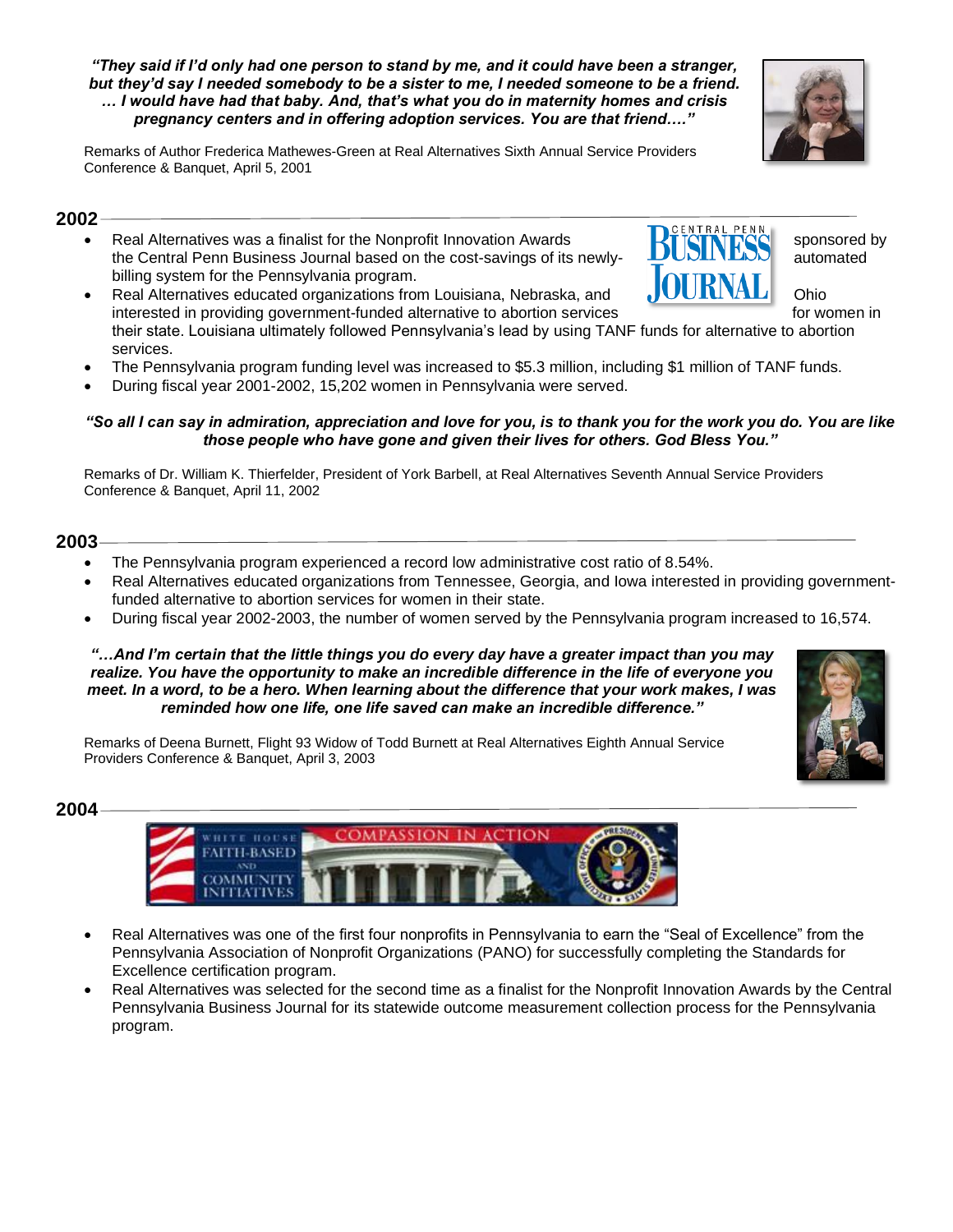- Real Alternatives educated organizations from Texas and South Dakota interested in providing governmentfunded alternative to abortion services for women in their state.
- After President George W. Bush established the Faith-Based and Community Initiative, Real Alternatives President & CEO, in 2004, met with White House Faith-Based Initiative Office and presented the Pennsylvania program.
- During fiscal year 2003-2004, 17,253 clients were served in Pennsylvania.

*"….. you help the forlorn, the lonely, the desperate pregnant woman who feels isolated and remote from the important living beings in her life, from the loved ones in her life who believe that the only alternative that she has is to abort the baby she is carrying. To escape what she believes is a desperate dark source of all her problems. Your real alternatives provide the compassion that these young women must have found lacking and that you knew existed within. You have provided them with sufficient information to realize there are other options beyond the only one they believe to be feasible, and the only option they believe will make their lives much less complicated."*

Remarks of PA State Senator Jane Clare Orie at Real Alternatives Ninth Annual Service Providers Conference & Banquet, April 15, 2004

## **2005**

- Real Alternatives CEO met with White House Faith-Based Initiative Office and presented the Pennsylvania program.
- With the approval of the Faith-Based Organization Policy by the Pennsylvania Department of Public Welfare on June 17, 2005, Real Alternatives allowed to invite new faith-based service providers to the program.
- The number of women served by the Pennsylvania program during fiscal year 2004-2005 was 17,233.
- Total women served by the Pennsylvania program tops 100,000 women at over 440,400 visits.
- A Spanish version of the Real Alternatives' website was produced and implemented.
- State legislatures in Nebraska, North Dakota, Florida, Texas, and Minnesota fund Alternative to Abortion Services programs in their states.

*"…I cannot thank you enough for having the generosity and the courage and the truthfulness to say to this woman "yes." Whoever this girl is, this woman, this young mother; yeah, this is going to be a tough time in your life. There are going to be some things we got to deal with here. This is going to perhaps mean some rocky days, but we are beside you every step of the way…"*



Remarks of Oliva Gans, President of Virginia Society of Life, at Real Alternatives Tenth Annual Service Providers Conference & Banquet, March 31, 2005

## **2006**

- New faith-based organizations started applying to become service providers under the Pennsylvania program.
- The number of women served by the Pennsylvania program during fiscal year 2005-2006 was 16,600.
- Pennsylvania Department of Health reports abortions declined 3% in 2005.



The Pennsylvania Program became a national program! The Texas Health and Human Services Commission signed a \$2.5 million a year agreement with Texas Pregnancy Care Network, a nonprofit, to provide statewide government-funded pregnancy and parenting support using Real Alternatives to replicate the highly recommended Pennsylvania Program in Texas.

*"For those who want to lower abortion or make abortion rare – this is the model for America."* Kevin I. Bagatta, Esq. with Vincent Friedewald III, Esq. after Real Alternatives successfully trained the staff of Texas Pregnancy Care Network on how to operate the government-funded alternative to abortion program in Texas.

#### *"Do what you can, where you are, with what you have, and God will bless you for it.…"*

Remarks of PA State Representative Jerald M. Birmelin at Real Alternatives 11th Annual Service Providers Conference & Banquet, March 30, 2006

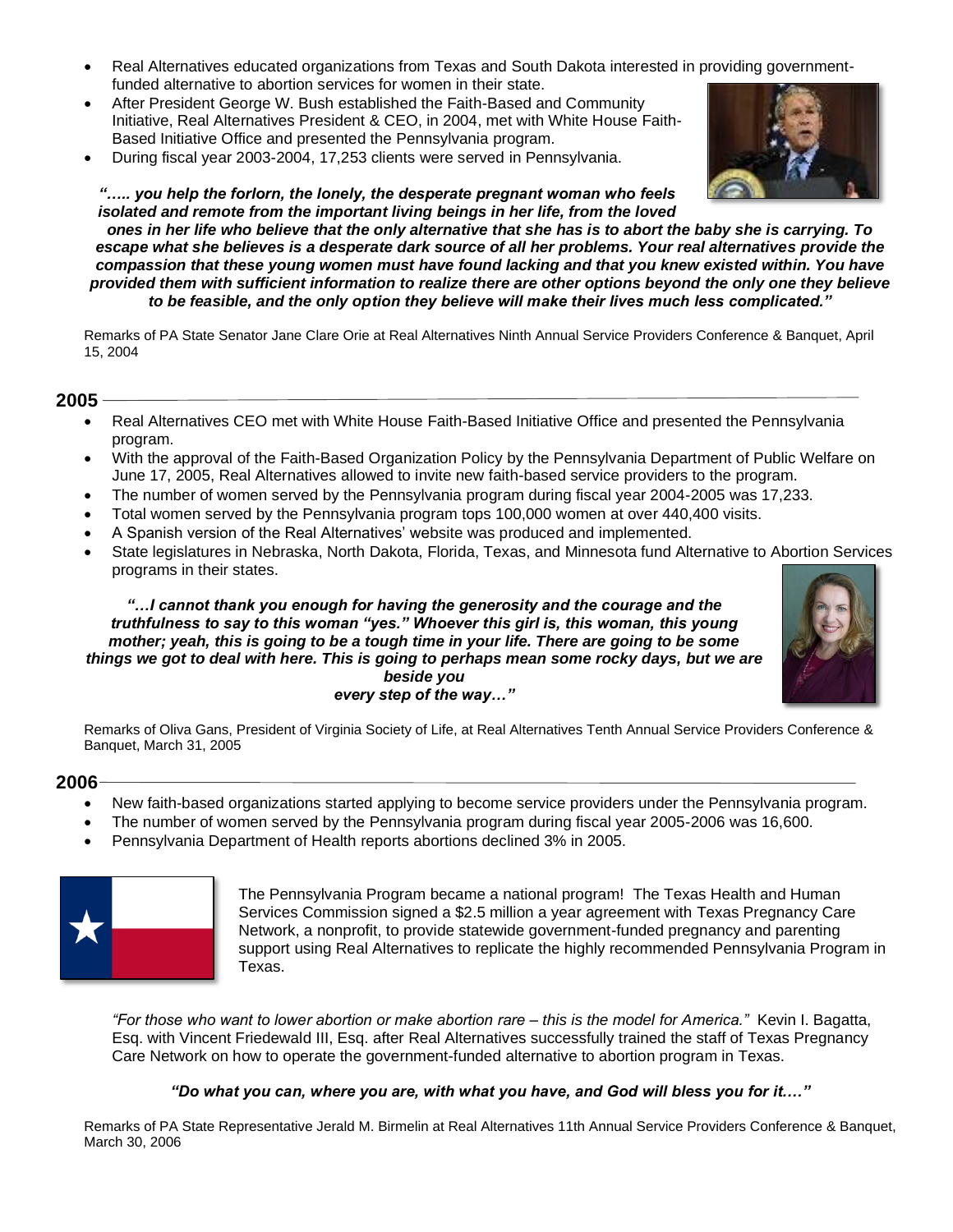## **2007**

- The number of women served by the Pennsylvania program during fiscal year 2006-2007 was a record 17,666.
- The PA Department of Public Welfare offers a new 5 -year contract to Real Alternatives at \$5.5 million a year to continue administering the statewide alternative to abortion service program. This marks the longest contract period for the program.
- The PA Department of Health provides an additional \$1 million grant for Fiscal Year 2007-2008.



#### *"A program that doesn't just play lip service support for mothers, for families, for children, to the fact that abortion is a tragedy, but it does something about it."*

Remarks of Professor Helen M. Alvaré at Real Alternatives 12th Annual Service Providers Conference & Banquet, March 29, 2007

# **2008**

- Due the highest level of program funding, \$6.5 million, the Pennsylvania Program served a record **19,747** women in fiscal year 2007-2008!
- Using the Real Alternatives system, Texas Pregnancy Care Network reports that the Texas Program served over **11,500** women at over 60,000 service visits throughout Texas its first two fiscal years!
- Real Alternatives became re-certified under the Pennsylvania Association of Nonprofit Organizations (PANO) for a SECOND time for continued compliance with the PANO Standards for Excellence program. The PANO Seal of Excellence has again been awarded to Real Alternatives thereby recognizing its exemplary management and commitment to upholding the highest standards of ethics and accountability in the nonprofit sector.
- PANO Seal of Excellence Director Patricia Mogan and Nationally Syndicated Columnist Michele Malkin present Thomas A. Lang, Esquire and Kevin I. Bagatta, Esquire Real Alternatives' second Seal of Excellence.

## *"Real Alternatives counselors and volunteers are "true agents of hope and change . . . This army of compassion has succeeded against enormous odds . . . and their success is being replicated across the country."*

Remarks of National Columnist Michele Malkin at Real Alternatives 13th Annual Service Providers Conference & Banquet, April 11, 2008



# **2009**

- The Pennsylvania Program reaches milestone of **150,000** women served since inception of the program.
- Movie about program released nationwide: "Real Alternatives: Empowering Women for Life."
- Texas Pregnancy Care Network earns Seal of Excellence by the Standards for Excellence Institute.



#### *"It's a fantastic program because it is a 'real alternative'… You absolutely don't have to have an abortion… that message is starting to be picked up and heard again and again."*

Remarks of PA State Representative Katie True at the Real Alternatives 14th Annual Service Providers Conference Luncheon, April 2, 2009

# **2010**

- The Pennsylvania Program reaches milestone of **175,000** women served since inception of the program.
- Texas Pregnancy Care Network reports that the Texas Alternative to Abortion Services Program served over 40,000 women since the program's inception in 2006.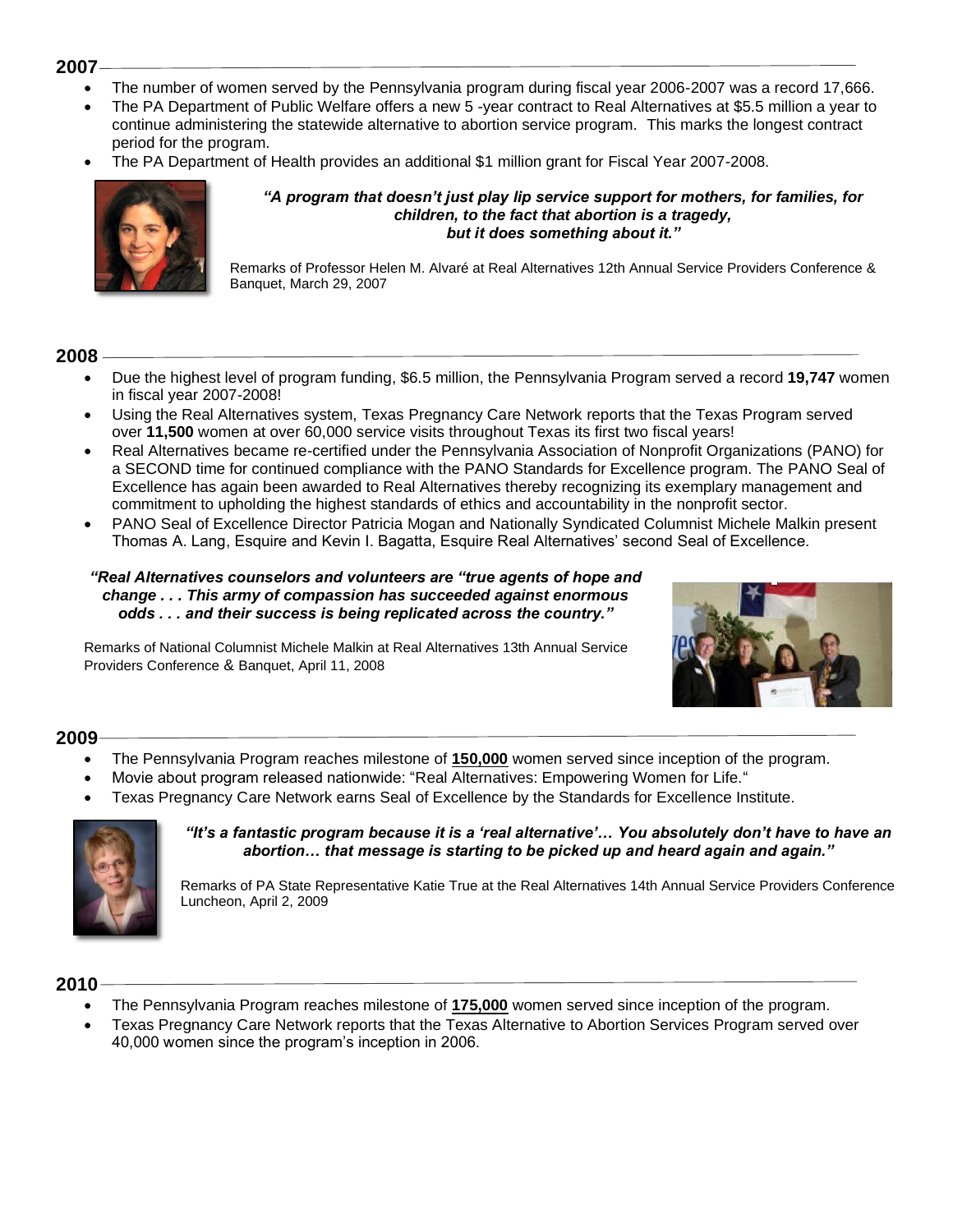### *"What you do…in Real Alternatives… to support the life of the unborn is truly a special call to service. You have a call to use your mind, your heart, your gifts and your talents in support of life and love."*

Remarks of Sr. Romaine Niemeyer, SCC, President & CEO Holy Spirit Health Systems at Real Alternatives 15th Annual Service Providers Conference Luncheon, March 25, 2010

# **2011**

The Pennsylvania Program reaches milestone of **189,431** women served since inception of the program.

## *"This is an organization, and we know about all the good work you do for the mothers and children, but this is an organization that is fiscally responsible . . . This organization is an example of what our society needs."*

Remarks of Hon. Gary D. Alexander, Secretary for the Pennsylvania Department of Public Welfare at Real Alternatives 16th Annual Service Providers Conference Luncheon, on March 31, 2011

# **2012**

- The Pennsylvania Program reached two very important milestones in 2012: over **200,000** women have been served since the inception of the program at over 1 million visits!
- Texas Pregnancy Care Network, using the Real Alternatives system, once again earned re-certification by the Seal of Excellence Institute for a SECOND time after an extensive and thorough review of its business practices and operations.
- •

# **2013**



Governor Rick Snyder directed the Michigan Department of Community Health to hire Real Alternatives to start and operate a \$700,000 pilot pregnancy and parenting support services program for the southern half of the state modeled after the successful Pennsylvania Program.

Real Alternatives once again earned re-certification by the Pennsylvania Association of Nonprofit Organizations (PANO) for a **THIRD** time after an extensive and thorough review by PANO of Real Alternatives' business practices and operations.

#### *"Another important reason for the decline in abortion is because of you-the men and women who have dedicated themselves to providing alternatives, to providing quality care throughout PA."*



Remarks of Lourdes Padilla, Deputy Secretary for the PA Department of Public Welfare's Office of Income Maintenance at the Real Alternatives Annual Service Providers Conference Luncheon on March 21, 2013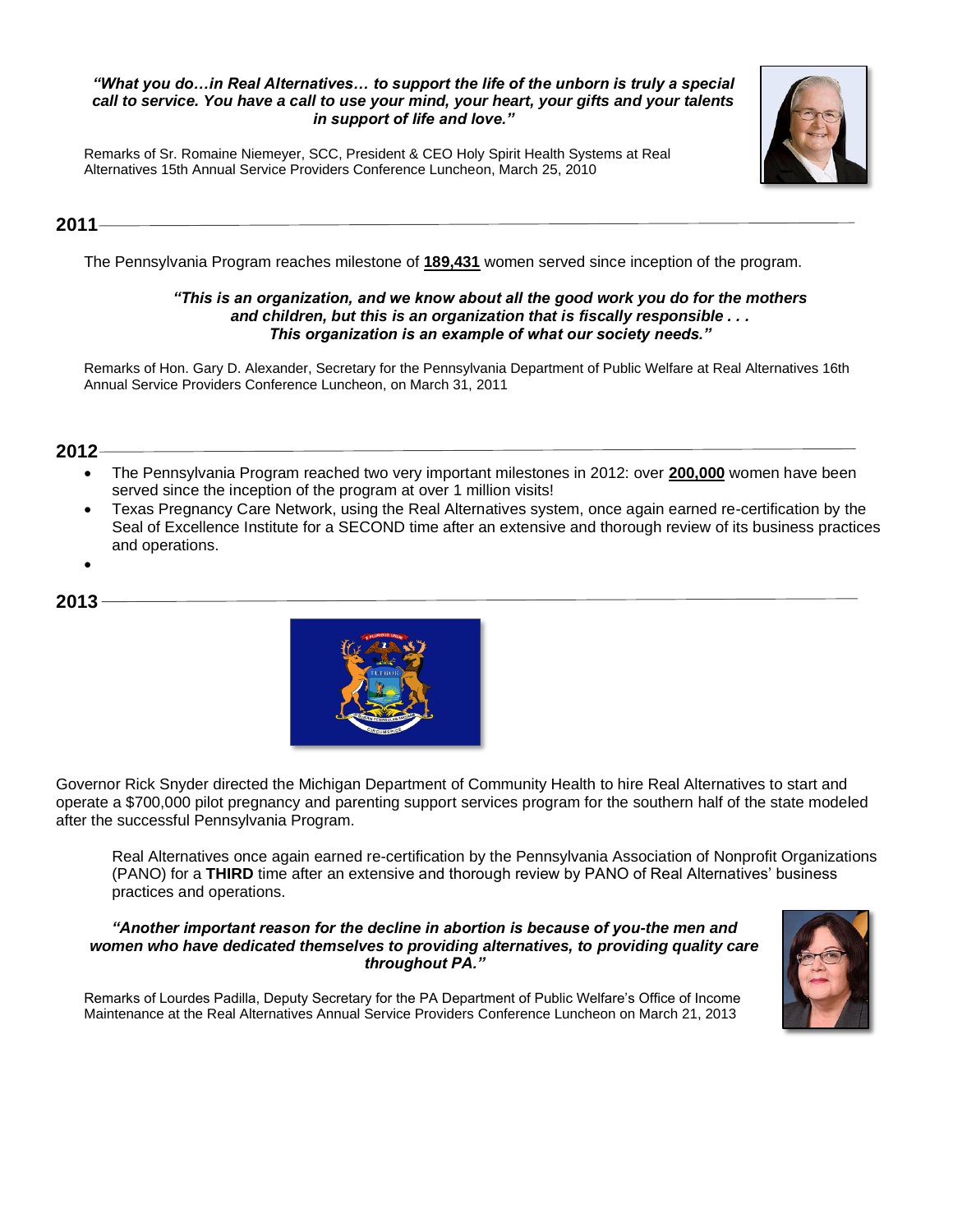

Governor Mike Pence directed the Indiana State Department of Health to hire Real Alternatives to start and operate a \$1,000,000 pilot pregnancy and parenting support services program for the northern half of the state modeled after the successful Pennsylvania Program.

*"We fund Real Alternatives because it's the right thing to do! We know that the work that you all do is critical to making Pennsylvania a better place. We know that what you do every day is making a tremendous difference in the lives of our children and families."*

Remarks of Beverly Mackereth, Secretary for the PA Department of Public Welfare's at the Real Alternatives Annual Service Providers Conference Luncheon on March 27, 2014.

# **2015**

- The Pennsylvania Program reached two very important milestones in 2015: **OVER 249,500** women have been served since the inception of the program at over 1.3 million visits!
- The Michigan Program is renewed, expanded statewide, and increased to \$800,000 a year.
- The Indiana Program is renewed, expanded statewide, and increased to \$2 million a year.

*"Hopefully, one day, there will be programs like Real Alternatives helping women and their children in all fifty states. . . . There are many important lines in the state budget. But there are not many lines that you can point to and say that every dollar we put into the program is saving lives. Real Alternatives and the work you do is important, and we are saving lives."*



Remarks of Senator Joseph Scarnati, President Pro Tempore of the Pennsylvania Senate at the Real Alternatives Annual Service Providers Conference Luncheon on March 23, 2015.

**2016**

- Since the start of the the Pennsylvania Program in 1995, over 264,900 women have been served since the inception of the program at over 1.3 million visits!
- Since the start of the Michigan Program in 2013 Michigan providers have served over 3,200 women at over 11,300 visits!
- Since the start of the Indiana Program in 2014 Indiana providers have served over 19,700 women at over 46,600 visits!



*"What a blessing you are to those whose lives you literally save – whose families you help build and nurture when there is so much pressure to do otherwise."* 

Remarks of Award Winning Journalist Kathryn Lopez at the Annual Service Providers Conference Luncheon on April 7, 2016

# **2017**

• Since the start of the Pennsylvania Program in 1995, over 279,600 women have been served since the inception of the program at over 1.4 million visits!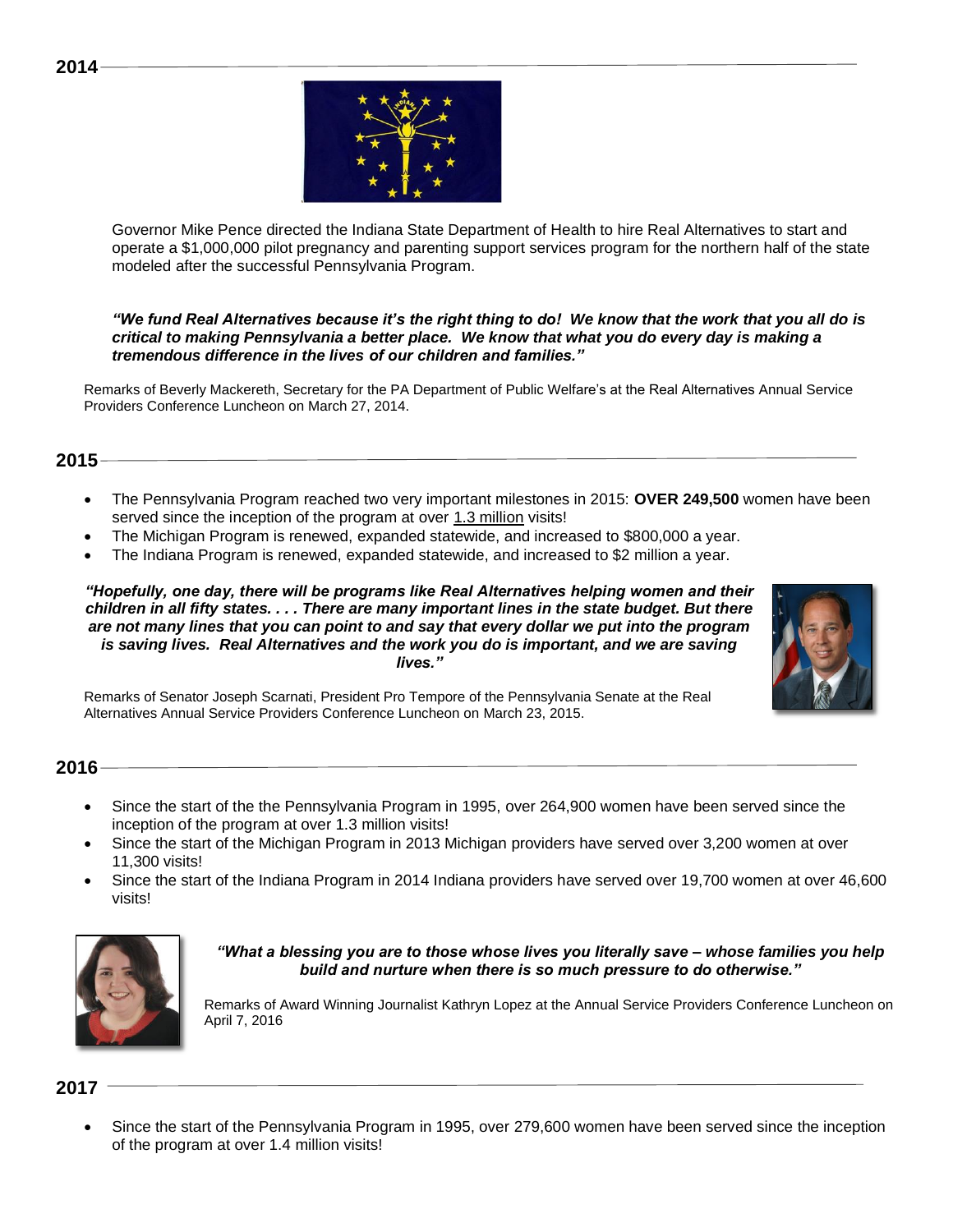- Since the start of the Michigan Program in 2013 Michigan providers have served over 5,100 women at over 19,700 visits!
- The Indiana Program budget was increased to \$2.25 million per year. Since the start of the Program in 2014 Indiana providers have served over 32,400 women at over 82,400 visits!

#### *"I saw the accountability that is built into Real Alternatives. You are trained to do what you do. You are held accountable for what you do. You are held to a very, very high standard."*

Remarks of Mike Fichter, Executive Director of Indiana Right to Life at the Annual Service Providers Conference Luncheon on March 23, 2017

## **2018**

- Vice President Mike Pence recognized the outstanding work of Real Alternatives when we reached a new milestone of serving over 300,000 women at over 1.5 million visits since the Pennsylvania program began
- Since the start of the Michigan Program in 2013 Michigan providers have served over 6,700 women at over 26,800 visits!
- The Indiana Program budget was increased to \$2.25 million per year. Since the start of the Program in 2014 Indiana providers have served over 47,000 women at over 121,000 visits!



*"Do not discount the role that each of you play in the success and growth of Real Alternatives around the country… It is because of each of you that a culture of life is growing in our country. It is in the quiet counsel that you offer, the kind word, the word of encouragement, the hug, that women are choosing life over death. You are equipping and empowering women to be bold, to be brave, to be strong, to choose a different life for themselves and for their children."*

Remarks of Lindsay Craig, Former Dir. of Public Health & Family Policy for Governor Pence at the annual Service Providers Conference Luncheon on June 28, 2018

# **2019**

- Total served by Real Alternative's Pregnancy and Parenting Support Services Program: Over **390,800** women at over **1,855,000** visits!
- The Pennsylvania Program service providers have served over 317,600 women at over 1,651,000 visits since the program began in 1995.
- Since the start of the Michigan Program in 2013 Michigan providers have served over 8,700 women at over 33,900 visits.
- Since the start of the Indiana Program in 2014 Indiana providers have served over 64,500 women at over 169,900 visits.

*"Every single human being is beautiful. Everybody is capable and will contribute to this world. And everybody wants to feel the love of their family, friends and another human being. You are not only providing that love, protection and care during the pregnancy, but you are doing it after the pregnancy."*

Remarks of The Honorable Mike Turzai, Speaker of the PA House of Representatives at the Annual Service Providers Conference Luncheon on March 28, 2019



# **2020**

- Total served by Real Alternative's Pregnancy and Parenting Support Services Program: Over **408,700** women at over **1,918,000** visits!
- The Pennsylvania Program service providers have served over 325,000 women at over 1,690,500 visits since the program began in 1995.
- Since the start of the Indiana Program in 2014 Indiana providers have served over 74,600 women at over 193,700 visits.